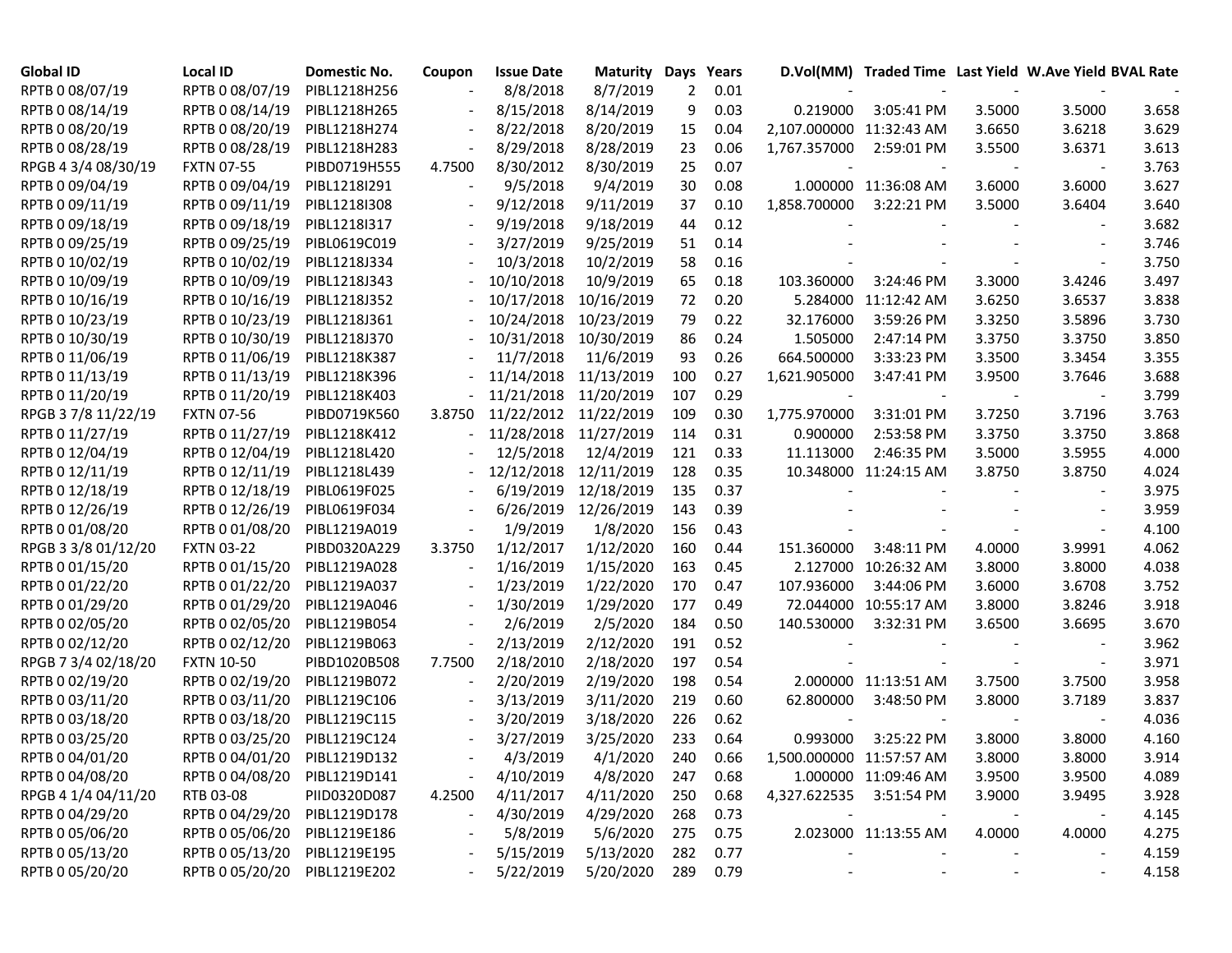| RPTB 0 05/27/20<br>RPTB 0 05/27/20<br>PIBL1219E211<br>5/29/2019<br>5/27/2020<br>296<br>0.81<br>0.83<br>RPTB 0 06/03/20<br>RPTB 0 06/03/20<br>PIBL1219F229<br>6/4/2019<br>6/3/2020<br>303<br>6/10/2020<br>0.85<br>RPTB 0 06/10/20<br>RPTB 0 06/10/20<br>PIBL1219F238<br>6/11/2019<br>310<br>0.960000 10:16:58 AM<br>3.8850<br>3.8850<br>0.87<br>RPTB 0 06/17/20<br>RPTB 0 06/17/20<br>PIBL1219F247<br>6/19/2019<br>6/17/2020<br>317<br>1.410000<br>$\blacksquare$<br>RPTB 0 06/24/20<br>RPTB 0 06/24/20<br>PIBL1219F256<br>6/26/2019<br>6/24/2020<br>324<br>0.89<br>1.000000 11:26:21 AM<br>3.9500<br>3.9500<br>$\overline{\phantom{a}}$<br>RPTB 0 07/08/20<br>RPTB 0 07/08/20<br>7/10/2019<br>7/8/2020<br>PIBL1219G264<br>338<br>0.93<br>2.360000 11:33:22 AM<br>4.0500<br>3.9833<br>$\blacksquare$<br>3.8000<br>$\overline{\phantom{a}}$ | 4.198<br>4.196<br>4.275<br>4.209<br>4.030<br>4.306<br>4.010<br>0.96<br>25.084000<br>3:47:05 PM<br>3.8928<br>4.076<br>1.04<br>3.905<br>1.04<br>3.9882<br>4,396.762100<br>3:45:27 PM<br>3.9000<br>4.321<br>1.12<br>1.37<br>4.134 |  |     |           |           |              |                 |                 |
|-------------------------------------------------------------------------------------------------------------------------------------------------------------------------------------------------------------------------------------------------------------------------------------------------------------------------------------------------------------------------------------------------------------------------------------------------------------------------------------------------------------------------------------------------------------------------------------------------------------------------------------------------------------------------------------------------------------------------------------------------------------------------------------------------------------------------------------------|--------------------------------------------------------------------------------------------------------------------------------------------------------------------------------------------------------------------------------|--|-----|-----------|-----------|--------------|-----------------|-----------------|
|                                                                                                                                                                                                                                                                                                                                                                                                                                                                                                                                                                                                                                                                                                                                                                                                                                           |                                                                                                                                                                                                                                |  |     |           |           |              |                 |                 |
|                                                                                                                                                                                                                                                                                                                                                                                                                                                                                                                                                                                                                                                                                                                                                                                                                                           |                                                                                                                                                                                                                                |  |     |           |           |              |                 |                 |
|                                                                                                                                                                                                                                                                                                                                                                                                                                                                                                                                                                                                                                                                                                                                                                                                                                           |                                                                                                                                                                                                                                |  |     |           |           |              |                 |                 |
|                                                                                                                                                                                                                                                                                                                                                                                                                                                                                                                                                                                                                                                                                                                                                                                                                                           |                                                                                                                                                                                                                                |  |     |           |           |              |                 |                 |
|                                                                                                                                                                                                                                                                                                                                                                                                                                                                                                                                                                                                                                                                                                                                                                                                                                           |                                                                                                                                                                                                                                |  |     |           |           |              |                 |                 |
|                                                                                                                                                                                                                                                                                                                                                                                                                                                                                                                                                                                                                                                                                                                                                                                                                                           |                                                                                                                                                                                                                                |  |     |           |           |              |                 |                 |
|                                                                                                                                                                                                                                                                                                                                                                                                                                                                                                                                                                                                                                                                                                                                                                                                                                           |                                                                                                                                                                                                                                |  | 352 | 7/22/2020 | 7/24/2019 | PIBL1219G273 | RPTB 0 07/22/20 | RPTB 0 07/22/20 |
| RPGB 7 1/4 08/19/20<br>8/19/2010<br>8/19/2020<br>RTB 10-01<br>PIID1020H015<br>380<br>7.2500                                                                                                                                                                                                                                                                                                                                                                                                                                                                                                                                                                                                                                                                                                                                               |                                                                                                                                                                                                                                |  |     |           |           |              |                 |                 |
| <b>FXTN 05-73</b><br>8/20/2015<br>8/20/2020<br>RPGB 3 3/8 08/20/20<br>PIBD0520H735<br>3.3750<br>381                                                                                                                                                                                                                                                                                                                                                                                                                                                                                                                                                                                                                                                                                                                                       |                                                                                                                                                                                                                                |  |     |           |           |              |                 |                 |
| 9/16/2010<br>9/16/2020<br>RPGB 6 1/8 09/16/20<br><b>FXTN 10-51</b><br>PIBD1020I510<br>6.1250<br>408                                                                                                                                                                                                                                                                                                                                                                                                                                                                                                                                                                                                                                                                                                                                       |                                                                                                                                                                                                                                |  |     |           |           |              |                 |                 |
| 12/16/2020<br>RPGB 5 7/8 12/16/20<br><b>FXTN 10-52</b><br>PIBD1020L525<br>5.8750<br>12/16/2010<br>499                                                                                                                                                                                                                                                                                                                                                                                                                                                                                                                                                                                                                                                                                                                                     |                                                                                                                                                                                                                                |  |     |           |           |              |                 |                 |
| 1/25/2018<br>1/25/2021<br>RPGB 4 1/4 01/25/21<br><b>FXTN 03-23</b><br>PIBD0321A236<br>4.2500<br>539<br>1.48<br>50.000000 10:36:08 AM<br>4.0100<br>4.0100                                                                                                                                                                                                                                                                                                                                                                                                                                                                                                                                                                                                                                                                                  | 4.041                                                                                                                                                                                                                          |  |     |           |           |              |                 |                 |
| 3/3/2011<br>3/3/2021<br>RPGB 7 3/8 03/03/21<br>RTB 10-02<br>PIID1021C027<br>7.3750<br>576<br>1.58                                                                                                                                                                                                                                                                                                                                                                                                                                                                                                                                                                                                                                                                                                                                         | 4.230                                                                                                                                                                                                                          |  |     |           |           |              |                 |                 |
| 3/20/2014<br>3/20/2021<br>593<br>RPGB 3 1/2 03/20/21<br><b>FXTN 07-57</b><br>PIBD0721C574<br>3.5000<br>1.62<br>110.084000<br>4.0950<br>3:27:27 PM<br>3.9455                                                                                                                                                                                                                                                                                                                                                                                                                                                                                                                                                                                                                                                                               | 4.020                                                                                                                                                                                                                          |  |     |           |           |              |                 |                 |
| 4/28/2021<br>632<br>RPGB 6 1/2 04/28/21<br><b>FXTN 10-53</b><br>PIBD1021D531<br>6.5000<br>4/28/2011<br>1.73                                                                                                                                                                                                                                                                                                                                                                                                                                                                                                                                                                                                                                                                                                                               | 4.266                                                                                                                                                                                                                          |  |     |           |           |              |                 |                 |
| RPGB 4 7/8 06/13/21<br>RTB 03-09<br>PIID0321F092<br>4.8750<br>6/13/2018<br>6/13/2021<br>678<br>1.86<br>60.000000<br>3:15:34 PM<br>4.1000<br>4.1165                                                                                                                                                                                                                                                                                                                                                                                                                                                                                                                                                                                                                                                                                        | 4.185                                                                                                                                                                                                                          |  |     |           |           |              |                 |                 |
| RPGB 5 3/4 10/20/21<br>2.21<br>RTB 10-03<br>PIID1021J039<br>5.7500<br>10/20/2011<br>10/20/2021<br>807                                                                                                                                                                                                                                                                                                                                                                                                                                                                                                                                                                                                                                                                                                                                     | 4.260                                                                                                                                                                                                                          |  |     |           |           |              |                 |                 |
| 2.31<br>RPGB 5 3/4 11/24/21<br><b>FXTN 10-55</b><br>PIBD1021K551<br>5.7500<br>11/24/2011<br>11/24/2021<br>842<br>29.000000 11:55:10 AM<br>4.2500<br>4.2500                                                                                                                                                                                                                                                                                                                                                                                                                                                                                                                                                                                                                                                                                | 4.276                                                                                                                                                                                                                          |  |     |           |           |              |                 |                 |
| 1/19/2022<br>RPGB 63/801/19/22<br><b>FXTN 10-54</b><br>PIBD1022G545<br>6.3750<br>7/19/2011<br>898<br>2.46<br>3.779000<br>2:49:08 PM<br>4.2000<br>4.2706                                                                                                                                                                                                                                                                                                                                                                                                                                                                                                                                                                                                                                                                                   | 4.393                                                                                                                                                                                                                          |  |     |           |           |              |                 |                 |
| RPGB 4 01/26/22<br>1/26/2017<br>1/26/2022<br>2.48<br><b>FXTN 05-74</b><br>PIBD0522A747<br>4.0000<br>905<br>25.500000<br>3:15:43 PM<br>4.1350<br>4.1350                                                                                                                                                                                                                                                                                                                                                                                                                                                                                                                                                                                                                                                                                    | 4.361                                                                                                                                                                                                                          |  |     |           |           |              |                 |                 |
| RPGB 15 03/14/22<br><b>FXTN 20-02</b><br>PIBD2022C021<br>15.0000<br>3/14/2002<br>3/14/2022<br>952<br>2.61                                                                                                                                                                                                                                                                                                                                                                                                                                                                                                                                                                                                                                                                                                                                 | 4.297                                                                                                                                                                                                                          |  |     |           |           |              |                 |                 |
| RPGB 4 3/4 07/04/22<br><b>FXTN 03-24</b><br>PIBD0322G247<br>7/4/2019<br>7/4/2022 1064<br>2.91<br>1,000.000000<br>3:39:23 PM<br>4.2575<br>4.7500<br>4.2500                                                                                                                                                                                                                                                                                                                                                                                                                                                                                                                                                                                                                                                                                 | 4.250                                                                                                                                                                                                                          |  |     |           |           |              |                 |                 |
| 8/2/2022 1093<br>2.99<br>RPGB 4 7/8 08/02/22<br><b>FXTN 10-56</b><br>PIBD1022H562<br>4.8750<br>8/2/2012                                                                                                                                                                                                                                                                                                                                                                                                                                                                                                                                                                                                                                                                                                                                   | 4.359                                                                                                                                                                                                                          |  |     |           |           |              |                 |                 |
| 9/13/2022 1135<br>3.11<br>RPGB 4 3/4 09/13/22<br><b>FXTN 10-57</b><br>PIBD1022I570<br>4.7500<br>9/13/2012                                                                                                                                                                                                                                                                                                                                                                                                                                                                                                                                                                                                                                                                                                                                 | 4.368                                                                                                                                                                                                                          |  |     |           |           |              |                 |                 |
| 10/17/2022 1169<br>RPGB 12 3/4 10/17/22<br><b>FXTN 20-03</b><br>PIBD2022J033<br>12.7500<br>10/17/2002<br>3.20                                                                                                                                                                                                                                                                                                                                                                                                                                                                                                                                                                                                                                                                                                                             | 4.375                                                                                                                                                                                                                          |  |     |           |           |              |                 |                 |
| RPGB 4 5/8 12/04/22<br>RTB 05-11<br>PIID0522L114<br>4.6250<br>12/4/2017<br>12/4/2022 1217<br>3.33<br>3,846.610000<br>3:55:41 PM<br>4.2900<br>4.2666                                                                                                                                                                                                                                                                                                                                                                                                                                                                                                                                                                                                                                                                                       | 4.270                                                                                                                                                                                                                          |  |     |           |           |              |                 |                 |
| 3.34<br>RPGB 4 12/06/22<br><b>FXTN 10-58</b><br>PIBD1022L585<br>4.0000<br>12/6/2012<br>12/6/2022 1219                                                                                                                                                                                                                                                                                                                                                                                                                                                                                                                                                                                                                                                                                                                                     | 4.468                                                                                                                                                                                                                          |  |     |           |           |              |                 |                 |
| RPGB 13 02/20/23<br><b>FXTN 20-04</b><br>PIBD2023B048<br>13.0000<br>2/20/2003<br>2/20/2023 1295<br>3.55                                                                                                                                                                                                                                                                                                                                                                                                                                                                                                                                                                                                                                                                                                                                   | 4.401                                                                                                                                                                                                                          |  |     |           |           |              |                 |                 |
| RPGB 5 1/2 03/08/23<br><b>FXTN 05-75</b><br>PIBD0523C752<br>5.5000<br>3/8/2018<br>3/8/2023 1311<br>3.59<br>25.000000 10:34:17 AM<br>4.3650<br>4.3560                                                                                                                                                                                                                                                                                                                                                                                                                                                                                                                                                                                                                                                                                      | 4.529                                                                                                                                                                                                                          |  |     |           |           |              |                 |                 |
| RPGB 3 1/2 04/21/23<br><b>FXTN 07-58</b><br>PIBD0723D588<br>3.5000<br>4/21/2016<br>4/21/2023 1355<br>3.71<br>258.938000<br>3:52:09 PM<br>4.3500<br>4.3344                                                                                                                                                                                                                                                                                                                                                                                                                                                                                                                                                                                                                                                                                 | 4.339                                                                                                                                                                                                                          |  |     |           |           |              |                 |                 |
| RPGB 11 7/8 05/29/23<br>5/29/2003<br>5/29/2023 1393<br><b>FXTN 20-05</b><br>PIBD2023E054<br>11.8750<br>3.81                                                                                                                                                                                                                                                                                                                                                                                                                                                                                                                                                                                                                                                                                                                               | 4.421                                                                                                                                                                                                                          |  |     |           |           |              |                 |                 |
| 8/15/2023 1471<br>RPGB 3 1/4 08/15/23<br>RTB 10-04<br>PIID1023H046<br>3.2500<br>8/15/2013<br>4.03<br>107.500000<br>3:44:30 PM<br>4.5000<br>4.4577                                                                                                                                                                                                                                                                                                                                                                                                                                                                                                                                                                                                                                                                                         | 4.519                                                                                                                                                                                                                          |  |     |           |           |              |                 |                 |
| 10/23/2023 1540<br>RPGB 11 3/8 10/23/23<br><b>FXTN 20-06</b><br>PIBD2023J068<br>11.3750<br>10/23/2003<br>4.22                                                                                                                                                                                                                                                                                                                                                                                                                                                                                                                                                                                                                                                                                                                             | 4.444                                                                                                                                                                                                                          |  |     |           |           |              |                 |                 |
| 3/12/2019<br>RPGB 6 1/4 03/12/24<br>RTB 05-12<br>PIID0524C129<br>6.2500<br>3/12/2024 1681<br>4.60<br>13,796.250000<br>3:53:37 PM<br>4.3500<br>4.3616                                                                                                                                                                                                                                                                                                                                                                                                                                                                                                                                                                                                                                                                                      | 4.353                                                                                                                                                                                                                          |  |     |           |           |              |                 |                 |
| 4.5000<br>4/20/2017<br>4.71<br>RPGB 4 1/2 04/20/24<br><b>FXTN 07-59</b><br>PIBD0724D595<br>4/20/2024 1720                                                                                                                                                                                                                                                                                                                                                                                                                                                                                                                                                                                                                                                                                                                                 | 4.538                                                                                                                                                                                                                          |  |     |           |           |              |                 |                 |
| RPGB 12 3/8 06/03/24<br>PIBD2024F075<br>6/3/2024 1764<br><b>FXTN 20-07</b><br>12.3750<br>6/3/2004<br>4.83                                                                                                                                                                                                                                                                                                                                                                                                                                                                                                                                                                                                                                                                                                                                 | 4.507                                                                                                                                                                                                                          |  |     |           |           |              |                 |                 |
| RPGB 12 7/8 08/05/24<br>8/5/2004<br>8/5/2024 1827<br>PIBD2024H086<br>12.8750<br>5.00<br><b>FXTN 20-08</b>                                                                                                                                                                                                                                                                                                                                                                                                                                                                                                                                                                                                                                                                                                                                 | 4.477                                                                                                                                                                                                                          |  |     |           |           |              |                 |                 |
| RPGB 4 1/8 08/20/24<br>8/20/2014<br>8/20/2024 1842<br><b>FXTN 10-59</b><br>PIBD1024H595<br>4.1250<br>5.04<br>20.800000<br>3:01:04 PM<br>4.4250<br>4.4298                                                                                                                                                                                                                                                                                                                                                                                                                                                                                                                                                                                                                                                                                  | 4.539                                                                                                                                                                                                                          |  |     |           |           |              |                 |                 |
| RPGB 13 3/4 11/11/24<br>11/11/2024 1925<br><b>FXTN 20-09</b><br>PIBD2024K091<br>13.7500<br>11/11/2004<br>5.27                                                                                                                                                                                                                                                                                                                                                                                                                                                                                                                                                                                                                                                                                                                             | 4.485                                                                                                                                                                                                                          |  |     |           |           |              |                 |                 |
| RPGB 5 3/4 04/12/25<br><b>FXTN 07-61</b><br>PIBD0725D618<br>5.7500<br>4/12/2018<br>4/12/2025 2077<br>5.69<br>2,470.200000<br>3:55:46 PM<br>4.4150<br>4.3977                                                                                                                                                                                                                                                                                                                                                                                                                                                                                                                                                                                                                                                                               | 4.406                                                                                                                                                                                                                          |  |     |           |           |              |                 |                 |
| RPGB 12 1/8 04/14/25<br>4/14/2005<br>4/14/2025 2079<br><b>FXTN 20-10</b><br>PIBD2025D103<br>12.1250<br>5.69                                                                                                                                                                                                                                                                                                                                                                                                                                                                                                                                                                                                                                                                                                                               | 4.497                                                                                                                                                                                                                          |  |     |           |           |              |                 |                 |
| RPGB 3 5/8 09/09/25<br>9/9/2025 2227<br><b>FXTN 10-60</b><br>PIBD1025I608<br>9/9/2015<br>6.10<br>4.4800<br>3.6250<br>2.590000 10:24:39 AM<br>4.4800                                                                                                                                                                                                                                                                                                                                                                                                                                                                                                                                                                                                                                                                                       | 4.487                                                                                                                                                                                                                          |  |     |           |           |              |                 |                 |